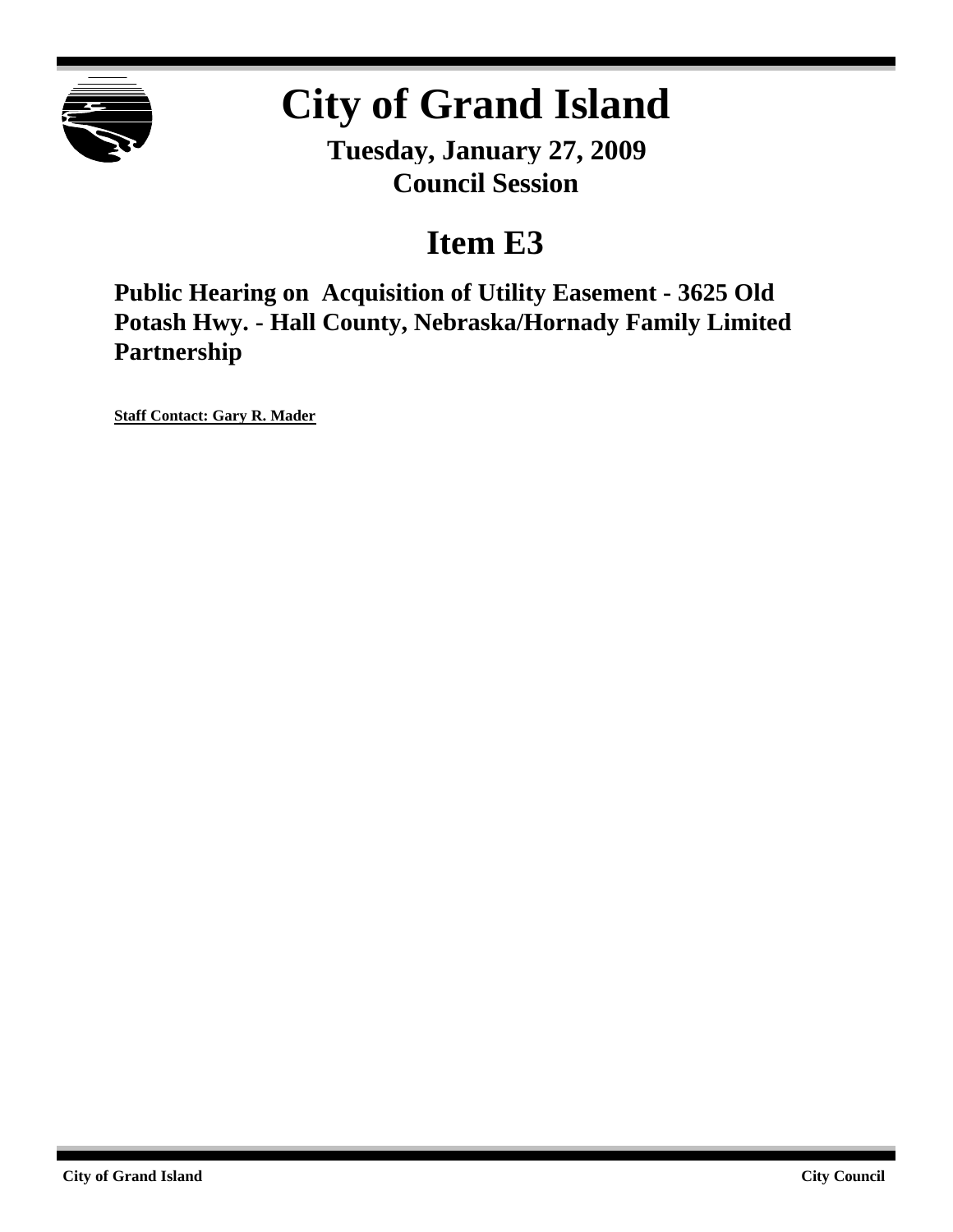## **Council Agenda Memo**

| From:           | Robert H. Smith, Asst. Utilities Director                                                                                |
|-----------------|--------------------------------------------------------------------------------------------------------------------------|
| <b>Meeting:</b> | January 27, 2009                                                                                                         |
| Subject:        | Acquisition of Utility Easement – 3625 Old Potash Hwy.<br>County of Hall, Nebraska/Hornady Family Limited<br>Partnership |
| Item $\#$ 's:   | $E-3 & G-7$                                                                                                              |
| $Presenter(s):$ | Gary R. Mader, Utilities Director                                                                                        |

#### **Background**

Nebraska State Law requires that acquisition of property must be approved by City Council. The Utilities Department needs to acquire an easement relative to the property of Hall County/Hornady Family Limited Partnership, located on the east side of Hornady Manufacturing Company at 3625 Old Potash Highway, in the City of Grand Island, Hall County, in order to have access to install, upgrade, maintain, and repair power appurtenances, including lines and transformers.

#### **Discussion**

This easement will be used to place underground cable and a pad-mounted transformer to serve the increased electrical load at the east building of Hornady Manufacturing.

#### **Alternatives**

It appears that the Council has the following alternatives concerning the issue at hand. The Council may:

- 1. Make a motion to approve
- 2. Refer the issue to a Committee
- 3. Postpone the issue to future date
- 4. Take no action on the issue

### **Recommendation**

City Administration recommends that the Council approve the resolution for the acquisition of the easement for one dollar (\$1.00).

#### **Sample Motion**

Move to approve acquisition of the Utility Easement.